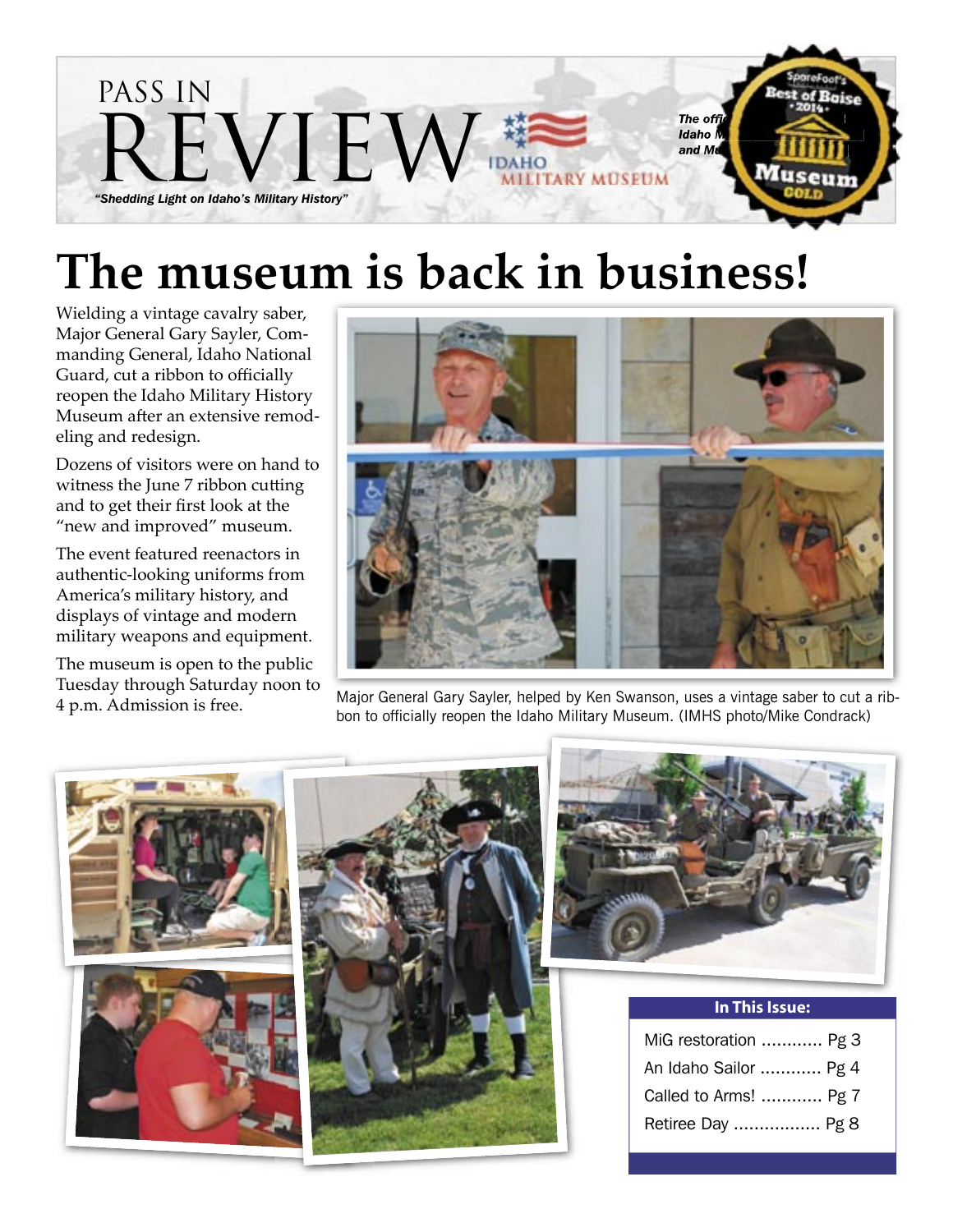## **Jeff Packer has replaced Ken Swanson as IMHS Director**

By Jeff Packer IMHS Director/Chief Curator

For the past seven years, we have had the privilege of having Ken Swanson as our Director and Curator. He came to us with 30-plus years of knowledge and experience which were welcome and greatly appreciated.

As is true with most things in life, all good things eventually come to an end. Ken decided to retire, and left the Executive Director/Curator

position on July 31. We, the IMHS, have made a great deal of progress under his guidance and leadership for which we are eternally grateful. We thank him and wish him well in his life of retirement.

Ken is a Lifetime member of the IMHS so this is not a permanent farewell. He will be available to help us with any questions that may and will arise.

The board offered me the position of Director and Chief Curator, which I have accepted. Additionally, the board decided to split the Executive Director position into two part-time positions. This will allow for more flexibility and overlap for emergencies and those situations which often arise where a task presents itself that requires two people to perform. Charles Blake, an Air Force retiree with a history



"A changing of the guard" took place July 31 as Jeff Packer (left) became the museum's director, replacing Ken Swanson (right), who has retired. (IMHS photos)

degree and a lifetime IMHS member, will now serve as our Curator of Collections. He is a welcomed addition to the IMHS team.

As a result of these changes, I stepped down from the board on July 31. Our acting vice president, Charles Ake, assumed the position of President of the IMHS. Rob Lytle agreed to become our vice president.

 Our board of directors for 2014 includes Gayle Alvarez, our secre-

tary; Gary Donnelly, our treasurer, and four directors: Bill Beck, Rick Johnson, Bill Miller, and Russ Trebby.

I look forward to serving you in my new position.

We are sorry to report that Frances "Fran" King, our archivist for 14 years, has passed away. Her funeral will be held August 21 at the Potter Funeral Chapel of Emmett.

Here's an update on our effort to transcribe records from the Farragut Naval Training Center: Mission accomplished! The board wants to give a very special "Thank You" to Kris Vonderahe and Linda Fisher for their help in adding the last of the Farragut rosters.

## You're invited to attend museum board meetings

The museum's Board of Directors extends an ongoing, open invitation to anyone interested to attend and participate in monthly museum board meetings. The meetings are usually held the last Wednesday of the month at the Museum starting at 18:30 and last for about 60 minutes.

We want and value the involvement and help of our fellow museum supporters. We welcome both questions and suggestions. We don't claim to have all the answers, so we can always use the input,

ideas and enthusiasm of our board members and supporters.

Anyone interested in contributing as a future member on the board is encouraged to attend and learn how they might help to make the museum better and better.

If you are interested in attending, call Jeff Packer at 208-272-4841.



#### Please Like Us On Facebook! facebook.com/Idah facebook.com/Idaho ocpoon.com/naano<br>Jitary LieteryMuseu MilitaryHistoryMuseum<br>.

## PASS IN REVIEW

Pass In Review is the offical newsletter of Idaho's Military History Museum. It is published quarterly in PDF format and offered free of charge to the public by the museum at museum.mil.idaho.gov. All published content is copyrighted by the Idaho Military History Museum, but may be reproduced for educational purposes.

Opinions expressed herein are often those of volunteers and museum supporters, and may not represent policies or positions of the State of Idaho, the Idaho Military Division, or the Idaho State Historical Society.

Your comments or article suggestions are welcomed. Call the museum at 208-272- 4841 during our scheduled hours or visit us on line at museum.mil.idaho.gov.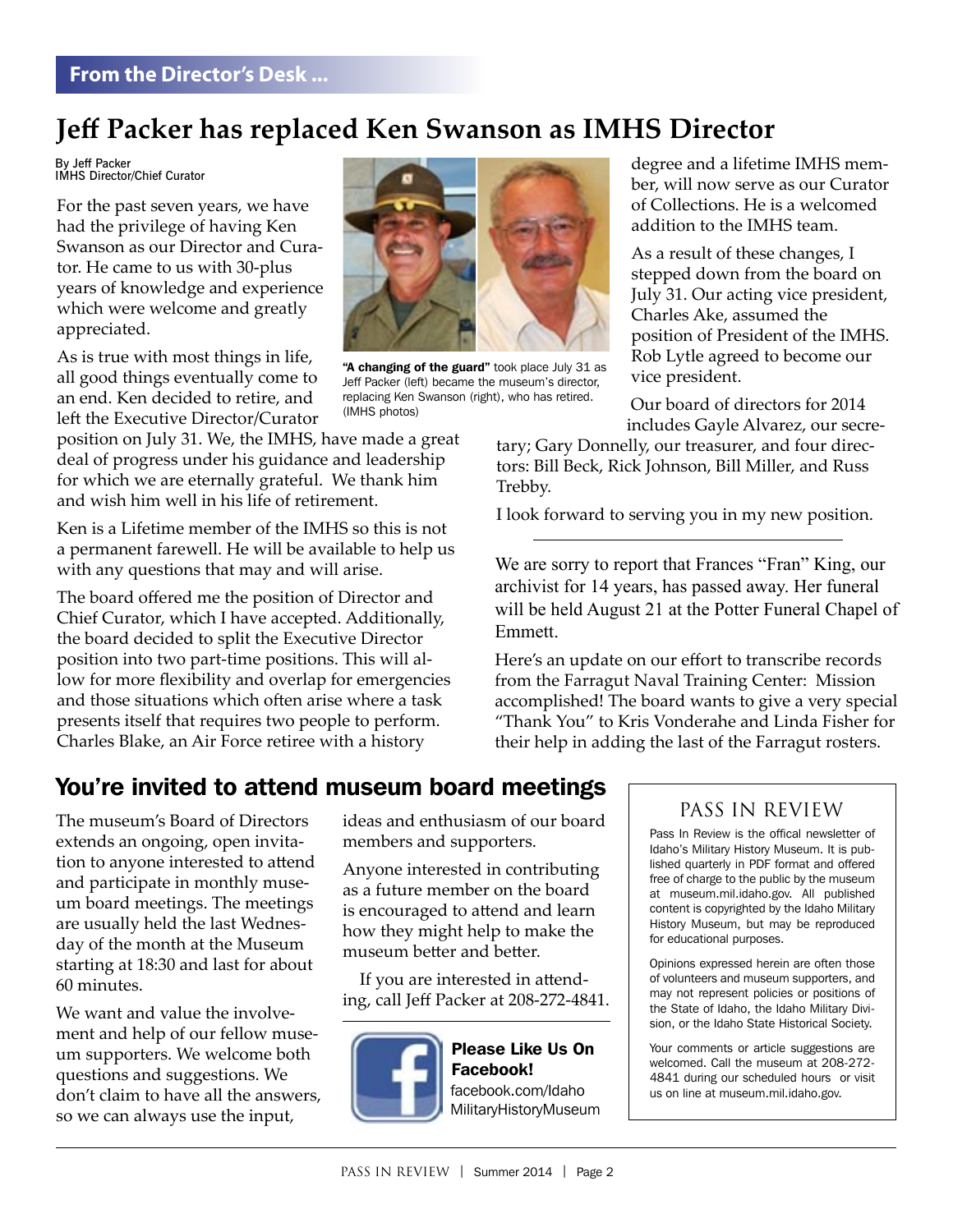## **CAP cadet squadron restores the museum's MiG-21 "Fishbed"**

By Bill Miller IMHS Director

Under the leadership of CAP leader and Air Guard A-10 Crew Chief Brian Deeds, the local CAP Cadet Squadron met Saturday June 14 to perform a very special mission—restore the Museum's MiG-21 to showroom condition. Work began at 0930 and ended by 1400. Their results are shown in the accompanying photos.

Step one was the safety briefing, assuring all knew the risks of preparatory sanding and climbing about on work stands and on the aircraft. Proper safety procedures were covered, including work stand safety and respirator use.

Next came masking of unpainted metal areas, and soon all cadets took on the lengthy job of scuffing exterior surfaces in preparation for a coat of outdoor latex primer-style paint.

Then the cadets began rolling the latex paint onto all surfaces—top and bottom! With such an industrious and motivated crew, the job was finished in jig time.

Several days later, IMHS volunteer and Boise sign painter Bruce Vanderhoef prepared and applied the red star insignia, numerals, and the interior zinc chromate color to



Cadets from CAP 73rd Composite Squadron (top and lower left) scraped, scrubbed, sanded and repainted the Museum's MiG-21 "Fishbed" (top right), with help from 124th Wing members, to restore the aircraft to what it may have looked like in the Soviet air force (lower right). (Photos by Bill Miller.)

all speed brake and landing gear doors.

The IMHS salutes the CAP Cadets and their leaders, Brian and John, for a safe and fun project, and volunteer Bruce Vanderhoef for paint/design creations and technical, ... er, artistic advice.

The Idaho Air Guard's 124th Wing loaned the project several work stands, which assured a safe operation. Our special thanks goes to CMS Carlo Fenicoterro for making the safety equipment available.

## **MOH grave marker will soon be in place**

Thanks to generous donations from many of you we are ready to place a headstone in memory of Medal of Honor recipent William H. Smith in Grangeville's Prarie View cemetary.

The generosity of a Grangeville funeral home that will supply and install the marker at a fraction of the cost for one shipped from the east coast, plus a contribution from Crea de Haven VFW Post 3520 in Grangeville, helped us complete this project.

Once put in place, Smith's headstone will be dedicated in a ceremony conducted by VFW members.

### MEMBERSHIP RENEWALS

Don't forget to renew your IMHS membership!

If you need a renewal form, it is available on our webpage at: http//museum.mil.idaho.gov/ Application.htm.

Annual renewal rates are: General Membership: Senior (60 and older): Associate (Spouse): Student: Lifetime Membership: (Lifetime payment may be spread out over a one-year period) \$25 \$15 \$10 \$10 \$375

The Idaho State Tax Commission offers a tax credit for contributions to Idaho's educational entities which include "An Idaho public or private nonprofit museum."

The Idaho Military Historical Society is such an organization and donations to the Society qualify for this credit. Please remember the Museum as you plan your donations for the year.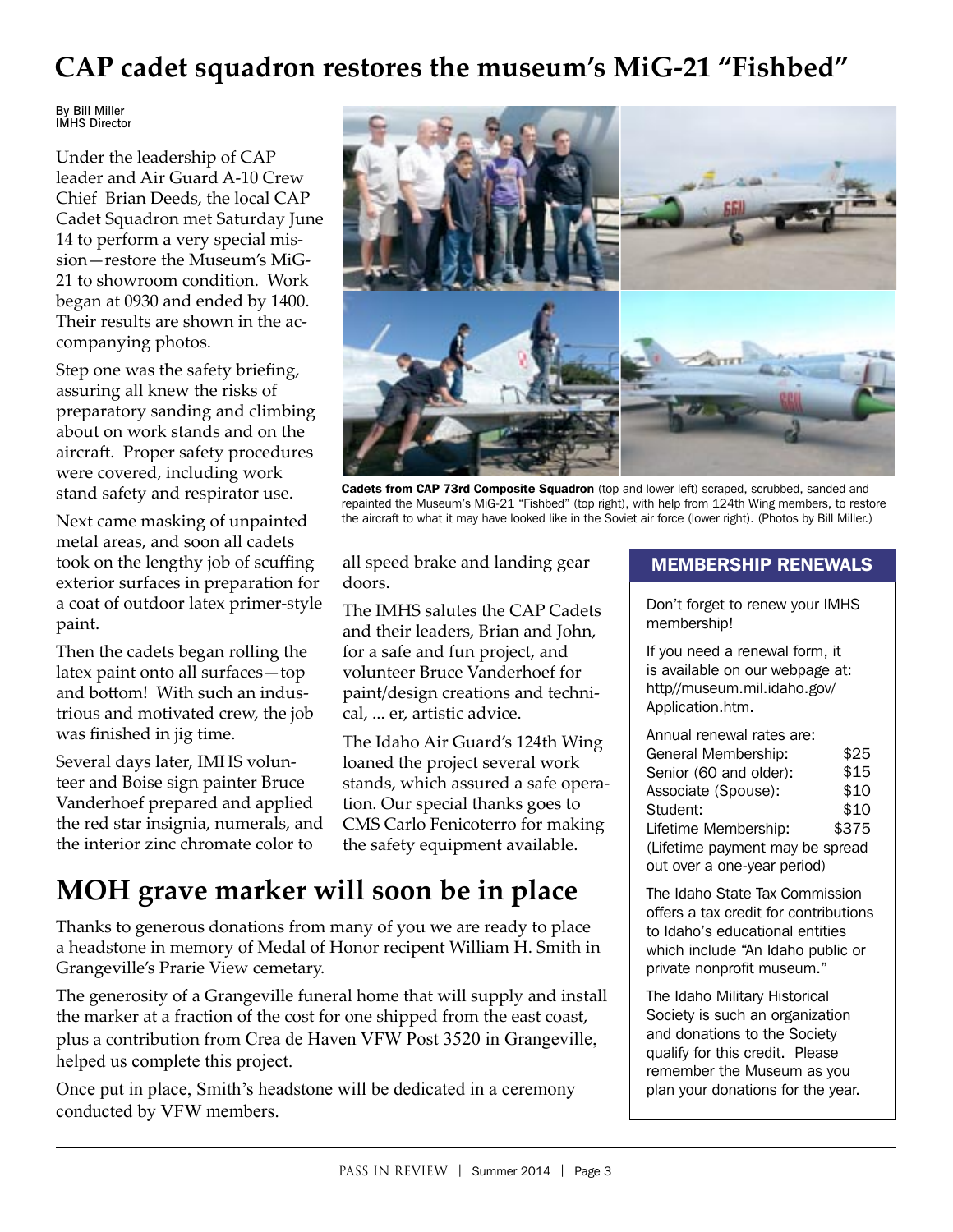## **An Idaho sailor goes to sea—and war—on the 'Big E'**

*Excerpts from "Interesting Times," the personal history of William "Bill" Norman, a Canyon County native and wellknown Caldwell, Idaho, businessman.*



"I went to the College of Idaho, now Albertson College, and enrolled there for the first semester in 1940. I met a fellow there from Nampa by the name of Bob Hansen, and he and I got to talking about the possible difficulties we faced. The writing was on the wall. War in Europe was raging. We could not discount it at all. We had no doubt that we would

find ourselves in the Army before too long.

"Bob had learned that the Navy took 100 men out of the fleet every year to go to a prep school in West Virginia where they studied for six months and then went on to Annapolis to become naval officers. They first had to spend a year at sea on a capital ship, a heavy cruiser, a battleship or carrier, where they were assigned to an Ensign who tutored them for that year. That is what we decided to do. We went to a Navy recruiter who told us we could sign up for the officer candidate program. So, we joined the Navy. I was only 18 when I enlisted on February 4, 1941."

#### My first ship: The "Big E"

"Bob Hansen and I went to the U.S.S. Enterprise (CV-6), an aircraft carrier. The Enterprise was in the San Diego harbor, so they sent a delivery boat over for those of us assigned to it. There must have been 15 to 20 people. Joe and I were assigned to the



quartermaster group and Bob went to be a yeoman (clerk) in the ship's office.

"It took us four days to go from San Diego to Pearl Harbor, and my station at that time was on the flight instructor level, just above the flight deck. When they had flight quarters, that's where I was, at what was called secondary steering. There was a wheel and compass and all the things we needed for operating the ship from there."

#### The "Winds of War"

"On Nov. 23 we received a "Secret" message telling

all ships to go to "Condition Red," which meant we would work four hours on and four hours off, twentyfour hours a day, for as long as we were at sea. We were directed to prepare our aircraft with weapons and munitions because an attack from enemy forces was imminent. Of course, being where we were it was pretty obvious who the enemy was. We figured that it was the Japanese. We went on our way and those pilots took off to join our troops on Wake Island. Those fellows wreaked havoc with the Japanese when they attacked our forces on the island. Our pilots would sink a cruiser and a destroyer before the enemy finally overpowered them."

### **Dec. 7, 1941**

"We were due back into Pearl late on the afternoon of Dec. 6, which meant we'd be there for the weekend. We were all looking forward to liberty in Honolulu. We were on target and everything to come in on time, but on the morning of the fifth something interesting happened — I believe it was by the hand of Providence — that probably saved many of our lives. We were traveling in a task force when one of the four cruisers screening our movement against enemy attack came to a complete stop. I believe it was the U.S.S. Salt Lake City. I can't imagine how it happened, but a hawser, a big rope used to tie up heavy ships, got over the side and into her screws. They had to stop the ship and send deep-sea divers over the side to cut it out. Another report said the ship had a mechanical failure. I think it was a hawser, but I can't imagine it being left on deck. I have to consider what happened as providence because it was very unusual. It just didn't happen on a ship.

"Repairs to the 'Salt Lake City' delayed us a full day, so we arrived at Pearl Harbor late in the day on Saturday, Dec. 6, to find the harbor closed for the night. The harbormaster told us to go to a point away from the island and steam back and forth until 8 a.m. the next morning—Dec. 7.

"We were sitting on our bunks eating and talking to one another when, all of a sudden, a general alarm sounded. Our quarters were right against the port side of the ship next to big steel beams covered with cork and sprayed with paint. We set our cups up in the corner of one of those beams. They balanced pretty

— See "An Idaho Sailor" on page 5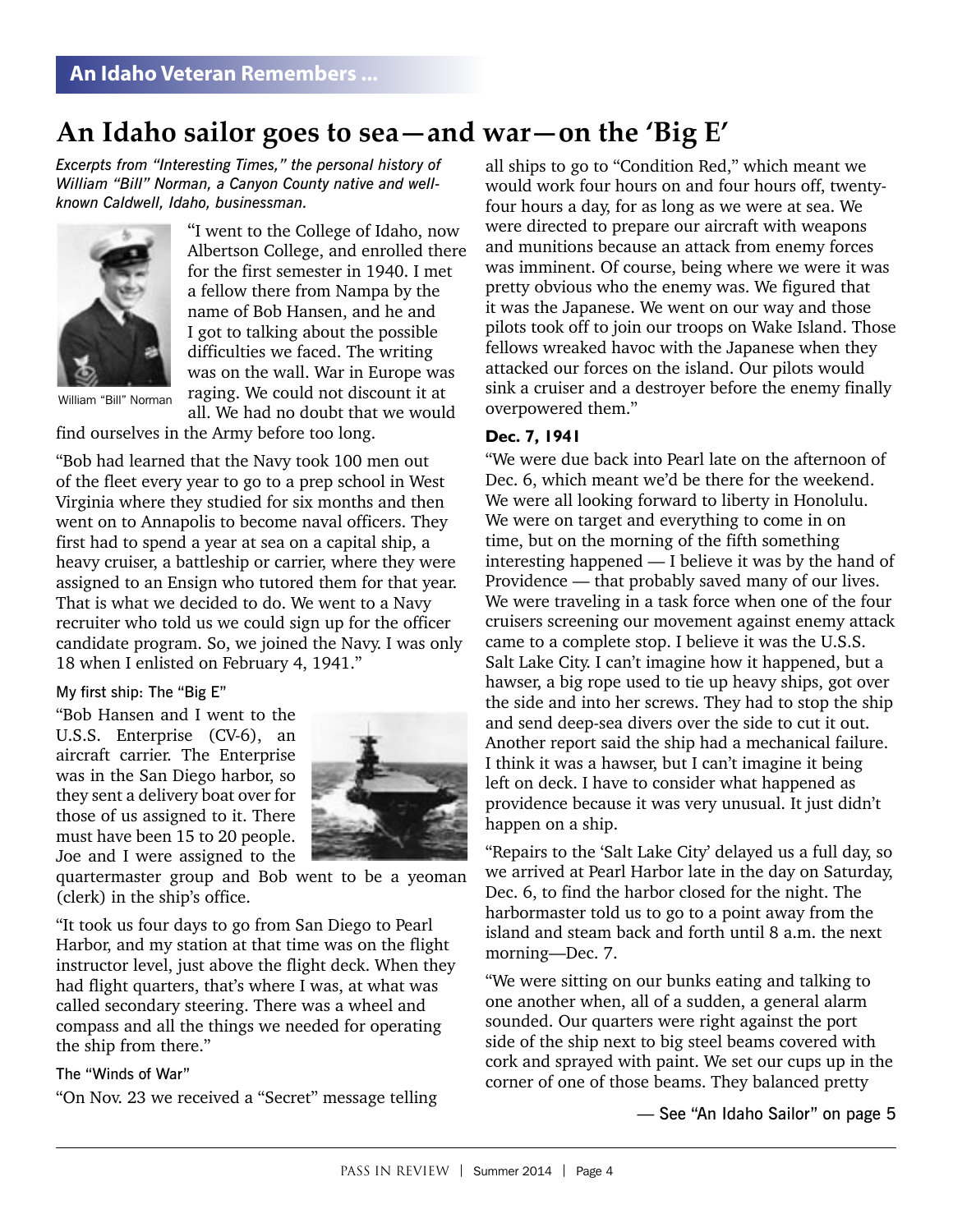## An Idaho Sailor ...

From page 4

good, so we felt like they would be in good shape until we came back. We both thought, "It is just a drill. We'll be back down here pretty soon." We had no idea that the ship had gone to General Quarters and that it would be two full days before we saw that ice cream or our bunks again."

#### **"Torpedo in the water!"**

"Just after 8 a.m., our escort destroyer picked up submarine sounds on Sonar. We knew that there could be Japanese submarines all around us, and the "Enterprise" would be a prime target for their torpedoes. I went down to Central Steering, a quiet out-of-the-way place, and started praying. I knew God would watch over me. I know there were many other sailors down there that day doing the same thing. As they say in the Army, 'There are no atheists in a foxhole.'

"Just as I came back up on deck, our escort radioed, 'Torpedo in the water!' It didn't take long to spot the wake of a Japanese torpedo headed straight for our bow. We couldn't turn left or right without getting hit. All we could do was watch and wait. Thankfully, the torpedo missed the bow and passed along side our ship."

### **Our first wartime mission**

"We had some interesting things happen to us on that mission. Admiral Nimitz, who was in charge right after Pearl Harbor, felt the first thing to do was cause as much confusion as possible to the Japanese naval forces as in the Pacific. He ordered our pilots to not engage enemy planes, and if they saw them, to run away. So we would move as far north as we could go at flank speed, 25 knots

(about 28 miles per hour), and send up scout planes. If they saw enemy planes, they were not to attack. The whole idea was to get the Japanese to think that there were more forces in the area than there were, so we made two or three runs like that in the next few weeks.

It was hard on the ship and on the crew because we'd be out sometimes 30 to 40 days at a time. I remember one time we were gone 115 days. That was an interesting thing because we ran out of fuel and food. We picked up a tanker to get us to where we take on a full load of fuel and get back to Pearl Harbor, but we went thirty days with only corn bread, stewed tomatoes, and beans to eat. It all worked out and we got back to normal and went back to Pearl Harbor for our next mission."

### **Wake Island**

"On February 24 of that year [1942] we were sent up to Wake Island. Our task force went up there and actually decimated the place. Wake Island was just a little atoll, a small sand bar on a reef that had just grown there over the years. There was a little foliage there but not much. We caught them shy there, so we just cleaned it up. Our fighters shot everything that was on the ground. All the Japanese planes and whatnot were blown up. I can't remember the total destruction there, but I do know that our cruisers, destroyers, and aircraft sunk several of their small ships. It wasn't as much as we had done at the Marshall Islands, but we let them know that we were still around."

### **Under attack by the enemy**

"It was a little while after that — in August, I think — that we tangled with the enemy again in a duel with some enemy aircraft carriers.



"We took three bomb hits that day. Two were superficial and did little damage to the flight deck. The third was from a 500-pound armor-piercing bomb that went through the wooden flight deck and five lower metal decks before it exploded. It blew open a huge hole right off the starboard quarter just about a halfway between the ship's superstructure and the fantail. Damage from the explosion caused our rudder to lock up, forcing us to run in circles for about 18 hours, which made us an easy target for an enemy submarine.

"I was on the bridge, and I remember that the captain was wondering what to do. He knew we couldn't get down there to find the problem and fix it. I said, 'I think I can get through that area. I know the way down there because I've stood watch there many times.

"He allowed me to go, so I left the bridge. I got a light and some oneinch line (rope). I tied one end at the hanger deck and went down to the next deck below. I had to work my way around damage on that deck. When a bomb of that size goes off it sets even the inside of the lockers on fire and they smolder.

"The heat and smoke were bad down there. Two or three other

— See "An Idaho Sailor" on page 6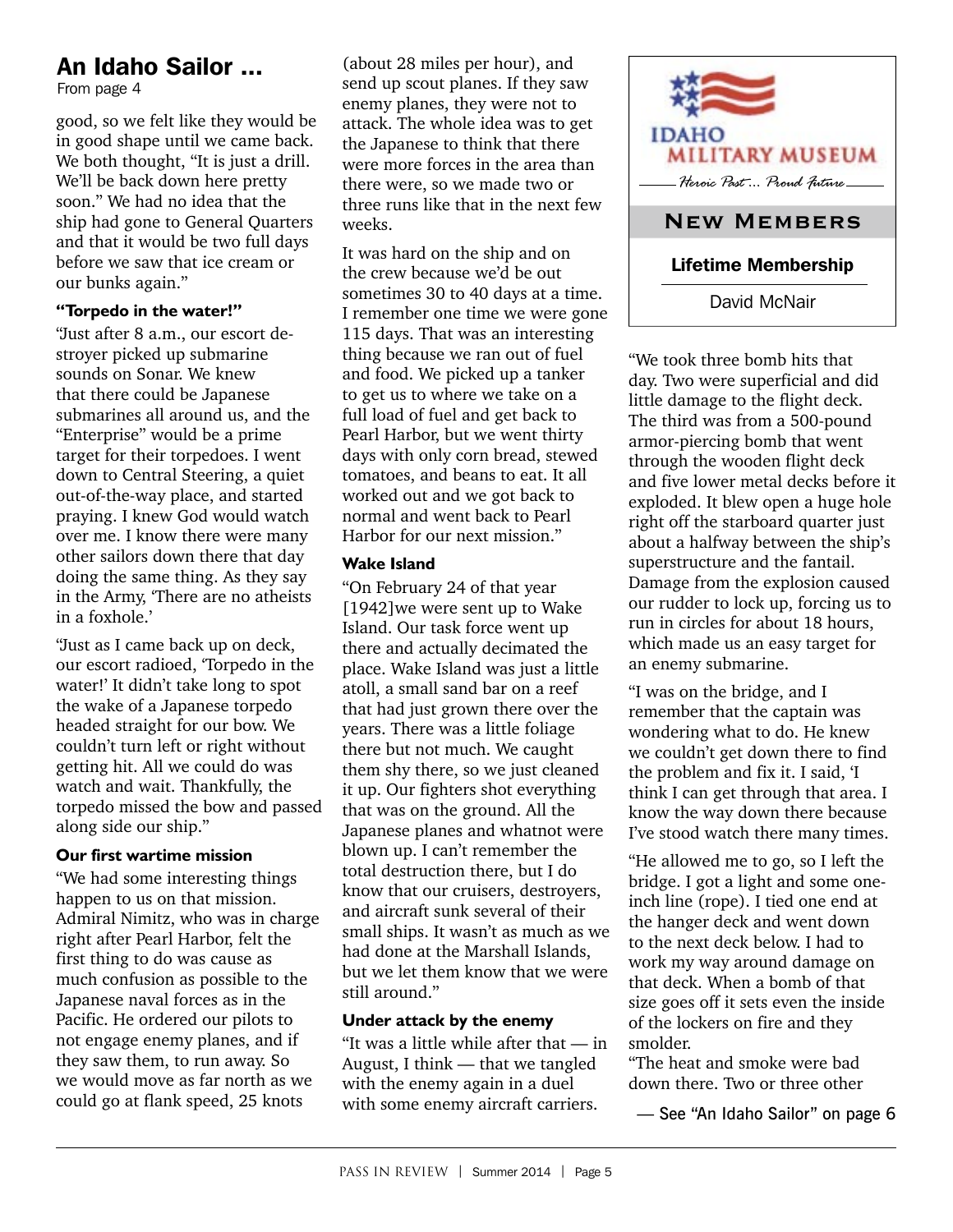## **U.S.S. Idaho's 'Cruise Book' donated to museum's library**

A rare edition of a pre-WWII "Cruise Book" published by the officers and crew of the battleship U.S.S. Idaho (BB-42) is now part of the museum's library collection, thanks to the generosity of David McNair, an IMHS lifetime member and retired IDANG historian.

The 100-plus page book includes dozens of vintage photos of the ship and crew plus holiday programs and menus prepared by the ship's crew during what may have been their last peacetime cruise.

The "Idaho" served in the Atlantic until Pearl Harbor, then was sent to Hawaii to join America's Pacific Fleet. The ship and its crew took part in the invasions of the Aleutian Islands, Iwo Jima and Okinawa, where it was struck by a Kamikaze attack. The battleship, launched in 1919, was decommisioned in 1947 after 28 years of service.



A "Cruise Book" from the battleship U.S.S. Idaho (BB-42), published prior to the ship's WWII service, is now part of the museum's library. The rare book was donated by David McNair (right), who shared his find with Ken Swanson (left) and Mitch Hasse (center), a museum volunteer.

## An Idaho Sailor goes to sea—and war— on the 'Big E' From page 5

sailors followed me down there. One was a motor mechanic told by someone on the bridge to go down with me to help fix the rudder. We worked our way around the hole the bomb made as it went down through the decks. I found a ladder next to the steering room and I tied the rope off there. Somebody went back up and we tied it off as we went along so that we had a line for others to follow through the smoke.

"I went down the ladder, not knowing what I would find, and the others followed me. I knew my close friend Joe Kenney was down there — we were in boot camp together and had worked together since we had come on board ship — and I was concerned with his safety. He was the Quartermaster on duty there, along with two or three mechanics, when the bomb hit us.

"I found Joe — he was okay — and sent him and a couple of motor mechanics that were down there up to the main deck for fresh air and to cool off. The bomb blast created temperatures of up to 150

degrees, and in that little room with the motors running, it was hotter than a pistol."

### **Hurricane!**

"I can't remember just when we ran into this hurricane, but is was after one of our actions in a group of islands in the South Pacific. We were headed for Pearl Harbor with our task force of four heavy cruisers and eight destroyers when the storm struck. The weather turned black as night, and in a very short time we were sailing into waves 75 to 80 feet tall and winds of 140 knots (161 miles per hour).

"We were taking rolls of 30 degrees, so we had to steam into the waves head-on to keep from capsizing. A hurricane travels in a circle, so we had to hit the waves head-on. We were taking nine feet of water over our flight desk, which was 75 feet above the water line.

"Our destroyers sailed into the waves and wind, and the water covered their bridges, leaving only their smokestacks visible. The cruisers were doing a little better, but they were taking green water

over their topsides. It took us three days to work our way out of that storm."

"I had an eye problem, a growth caused by the glare of sunlight, so on Nov. 14, 1942 the Navy sent me back to San Diego for medical treatment and transfer to a new ship. The U.S.S. Enterprise had been my home for a year and a half."

### Have you read any good books lately?

We welcome your review of books dealing with military history that you believe would interest members of the Idaho Military History Society.

If you include excerpts or photos from a copyrighted book or article, please obtain permission from the author or photographer to use their material.

Email your review as a text document to Gayle at galvarez@imd.idaho.gov.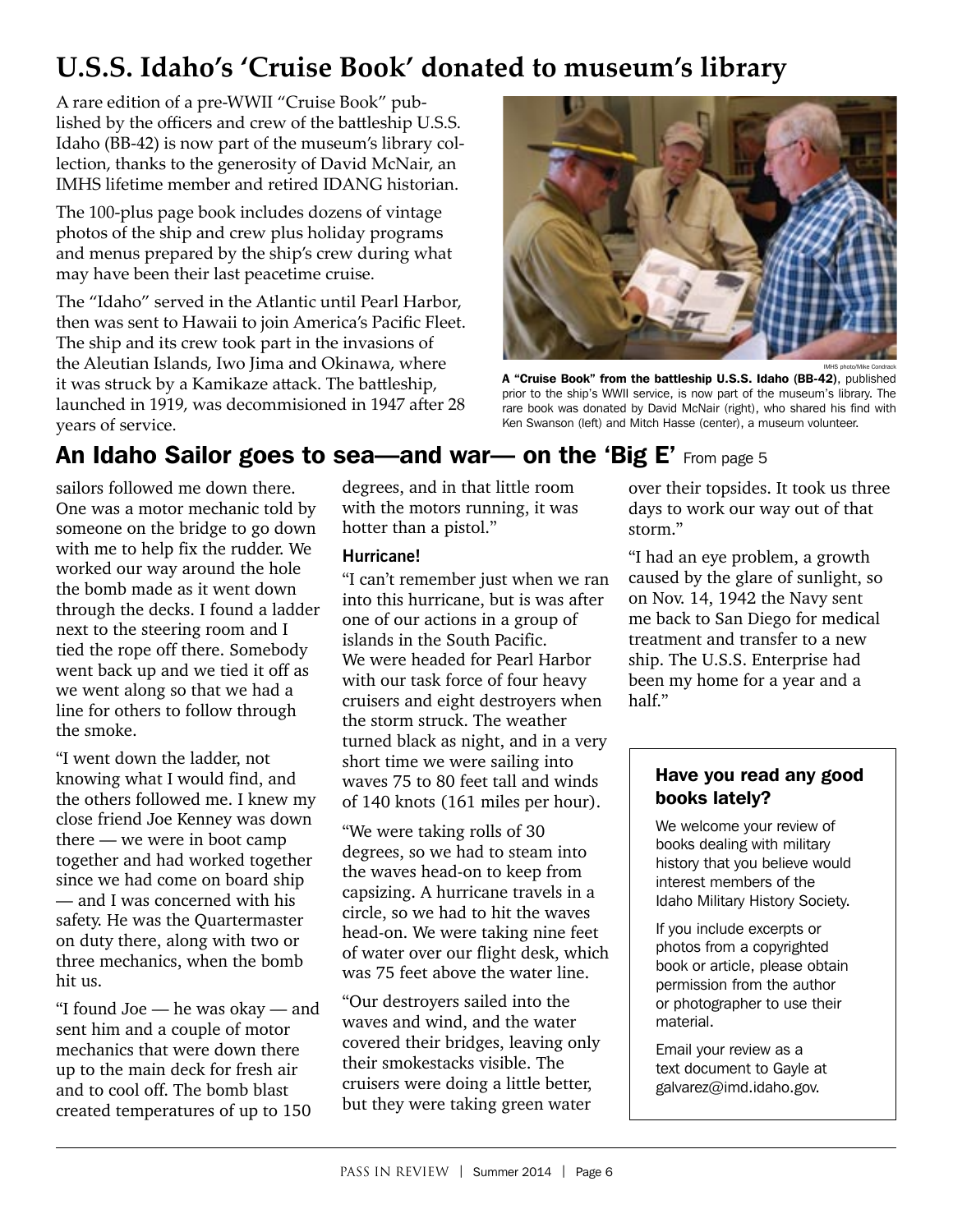## May 14, 1999: Idaho airmen join 'Operation Allied Force/Noble Anvil'

*The following excerpts come from "Called to Arms," a brief history of the 124th Wing's role in NATO's Operation Allied Force/Nobel Anvil published by the wing's Public Affairs office.*

"Idaho's 124th Wing added a new and dramatic chapter to its history this year [1999] by sending 154 men and women-pilots, flightline crews, support specialists and a chaplain's team—to help the Air Force support Operation Allied Force/Noble Anvil, NATO's battle for Kosovo."

"Wing members served one and one-half months at Trapani Air Base in Sicily as part of the 131st Expeditionary Fighter Squadron, comprising people and A-10 aircraft from Air Guard units in Idaho, Massachusetts and Michigan. The squadron, nicknamed the 'Killer Bees,' was the first all-Air Guard air combat unit in U.S. Air Force history."

"The people and aircraft came from Idaho's 124th Wing, Massachusetts' 104th Fighter Wing and Michigan's 110th Fighter Wing. Each unit was tasked to provide six A-10 jets and about 150 people to form the provisional squadron."

"One hundred and fifty-four people, divided almost equally between full-time (AGR and technician) and traditional Guard members with civilian careers, were called. The group included ten female members and a husband and wife."

"The deployment order came quickly. Eight A-10s—six primary aircraft and two spares-left Gowen Field May 14 for Barnes Air National Guard Base in Westfield,





IDANG photo/MSGT Mike Co

An Idaho A-10 Thunderbolt II, armed with Sidewinder missiles and 30mm ammunition, leaves Massachusetts on May 17, 1999 as part of the 131st Expeditionary Fighter Squadron, the first all-Air Guard combat unit deployed by the U.S. Air Force. The squadron, comprising 18 A-10s from Idaho, Massachusetts, and Michigan, was based in Sicily to fly Close Air Support, Airborne Forward Air Control, and Combat Search and Resue missions in Operation Allied Force/Nobel Anvil, NATO's campaign against Serb forces in Yugoslavia. Pilots from the provisional unit wore the "Killer Bee" patch on their flight suits.

(Right) Idaho airmen deployed to Sicily load Maverick air-to-ground missiles and munitions on an A-10 Thunderbolt II attack jet from the 131st Expeditionary Fighter Squadron.

(Below) Pilots and support team members are welcomed home from Operation Allied Force/Nobel Anvil on July 1, 1999 by family members and the Gowen Field Fire Department.





Mass. to join forces with the people who would serve with them in Europe. An en route support team and senior officers followed aboard a C-130 from Idaho's 189th Airlift Squadron. Ground crews and support team members boarded a charted airliner later in the day for their flight to Sicily."

"The first Guard members to arrive found a 'Bare Base'—no rooms. no laundry, no eating places or stores."

"Killer Bee" pilots flew 409 combat-effective missions ... [and] compiled a perfect safety record. No injuries, no aircraft lost to "Triple-A" and SAMs encountered on every mission. Two did suffer minor battle damage, but were repaired and returned to service."

"All members and aircraft came home safely on June 30 and July 1, welcomed by family members, civic leaders and senior Idaho National Guard officers."